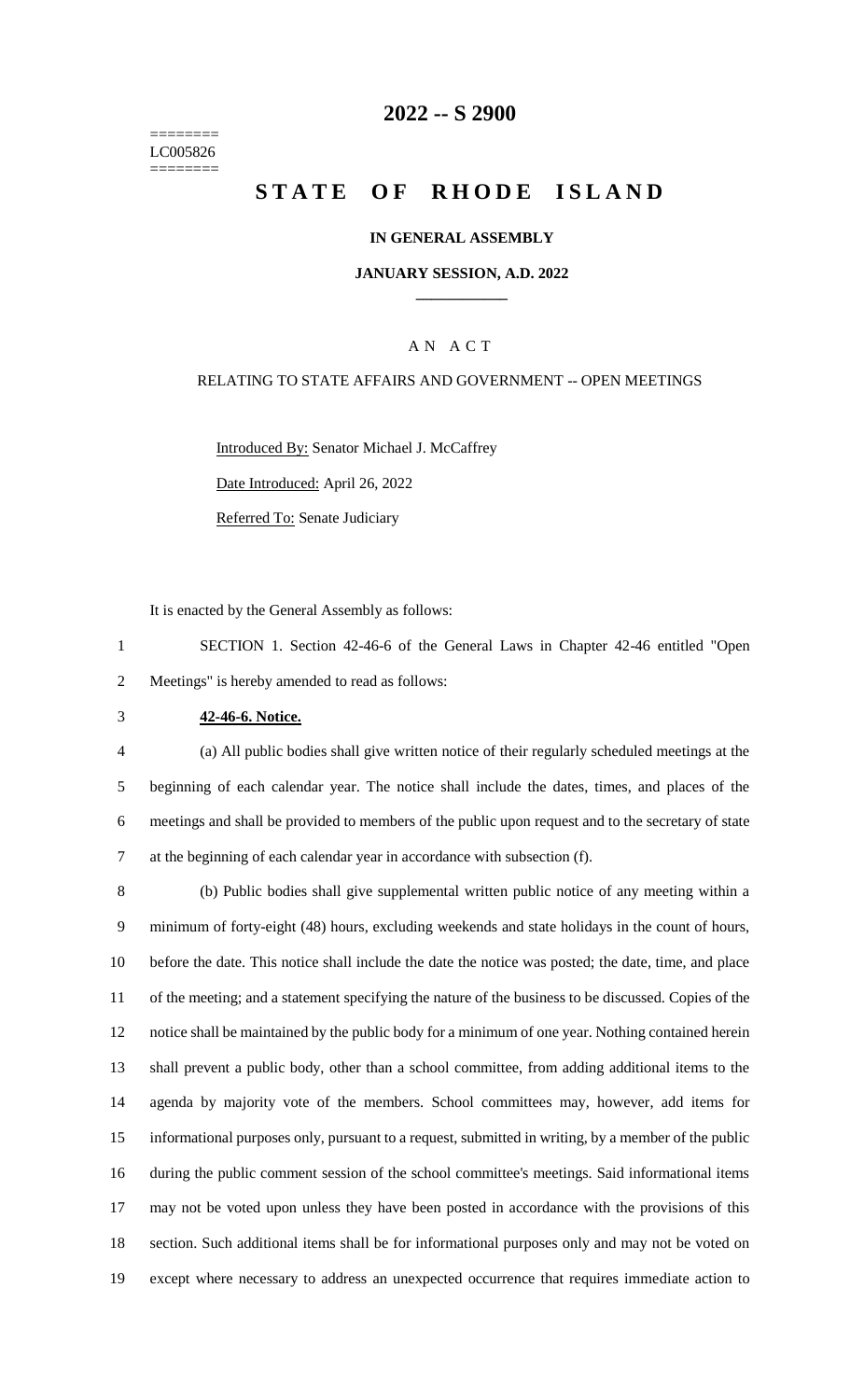protect the public or to refer the matter to an appropriate committee or to another body or official.

 (c) Written public notice shall include, but need not be limited to, posting a copy of the notice at the principal office of the public body holding the meeting, or if no principal office exists, at the building in which the meeting is to be held, and in at least one other prominent place within the governmental unit, and electronic filing of the notice with the secretary of state pursuant to subsection (f); however, nothing contained herein shall prevent a public body from holding an emergency meeting, upon an affirmative vote of the majority of the members of the body when the meeting is deemed necessary to address an unexpected occurrence that requires immediate action to protect the public. If an emergency meeting is called, a meeting notice and agenda shall be posted as soon as practicable and shall be electronically filed with the secretary of state pursuant to subsection (f) and, upon meeting, the public body shall state for the record and minutes why the matter must be addressed in less than forty-eight (48) hours in accordance with subsection (b) of this section and only discuss the issue or issues that created the need for an emergency meeting. Nothing contained herein shall be used in the circumvention of the spirit and requirements of this chapter.

 (d) Nothing within this chapter shall prohibit any public body, or the members thereof, from responding to comments initiated by a member of the public during a properly noticed open forum even if the subject matter of a citizen's comments or discussions were not previously posted, provided such matters shall be for informational purposes only and may not be voted on except where necessary to address an unexpected occurrence that requires immediate action to protect the public or to refer the matter to an appropriate committee or to another body or official. Nothing contained in this chapter requires any public body to hold an open-forum session to entertain or respond to any topic which is not a topic on the meeting notice previously posted nor does it prohibit 24 any public body from limiting comment on any topic which is not a topic on the meeting notice previously posted at such an open-forum session. If a subject matter was previously posted, the 26 public body shall allow citizens to comment on that matter at that public meeting even if the posted subject matter is withdrawn or held over for vote at a future meeting of that public body. No public body, or the members thereof, may use this section to circumvent the spirit or requirements of this chapter.

 (e) A school committee may add agenda items not appearing in the published notice required by this section under the following conditions:

 (1) The revised agenda is electronically filed with the secretary of state pursuant to subsection (f), and is posted on the school district's website and the two (2) public locations required by this section at least forty-eight (48) hours in advance of the meeting in accordance with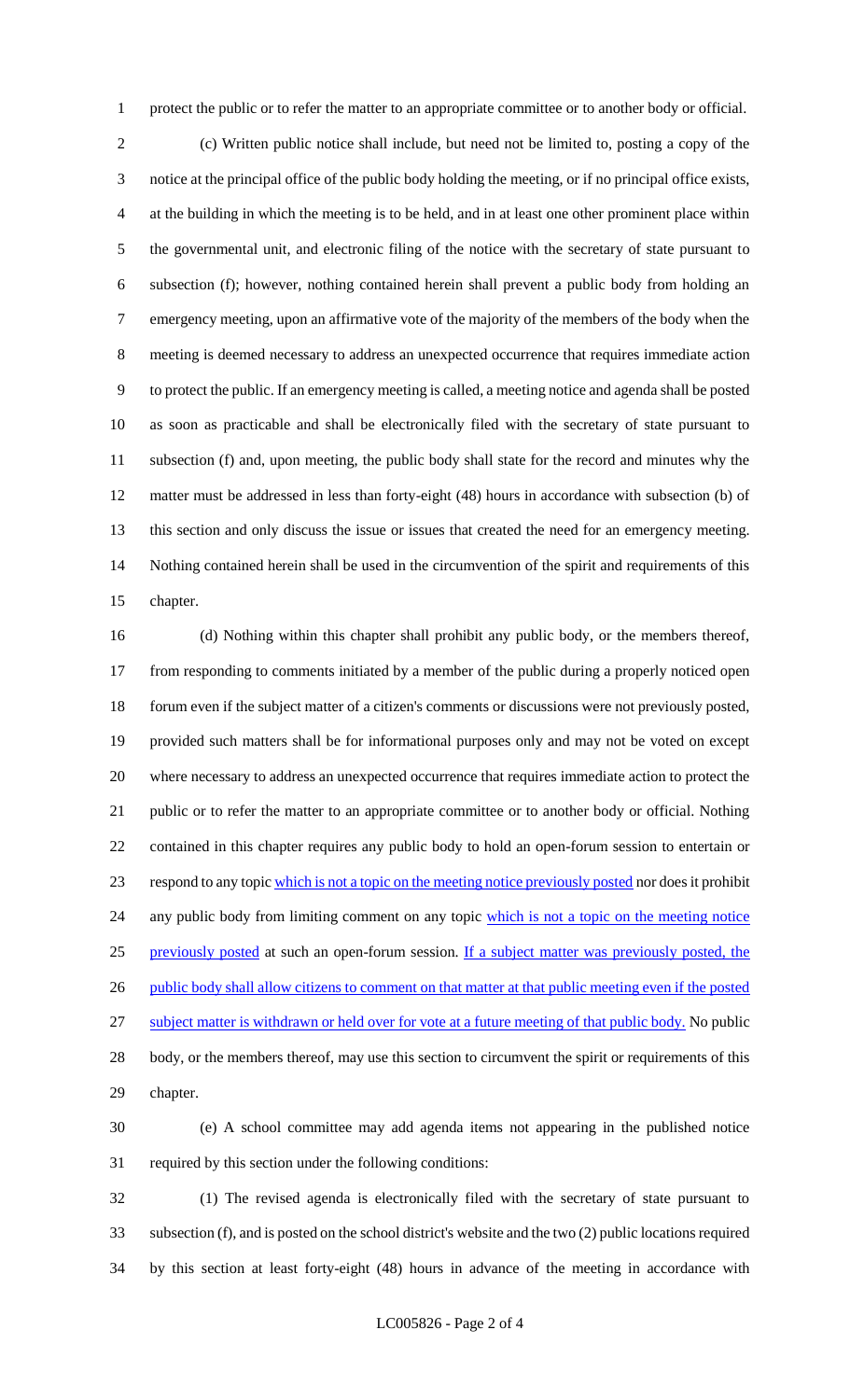subsection (b) of this section;

 (2) The new agenda items were unexpected and could not have been added in time for newspaper publication;

 (3) Upon meeting, the public body states for the record and minutes why the agenda items could not have been added in time for newspaper publication and need to be addressed at the meeting;

 (4) A formal process is available to provide timely notice of the revised agenda to any person who has requested that notice, and the school district has taken reasonable steps to make the public aware of this process; and

 (5) The published notice shall include a statement that any changes in the agenda will be posted on the school district's website and the two (2) public locations required by this section and will be electronically filed with the secretary of state at least forty-eight (48) hours in advance of the meeting in accordance with subsection (b) of this section.

 (f) All notices required by this section to be filed with the secretary of state shall be electronically transmitted to the secretary of state in accordance with rules and regulations that shall be promulgated by the secretary of state. This requirement of the electronic transmission and filing of notices with the secretary of state shall take effect one year after this subsection takes effect.

(g) If a public body fails to transmit notices in accordance with this section, then any

aggrieved person may file a complaint with the attorney general in accordance with § 42-46-8.

SECTION 2. This act shall take effect upon passage.

======== LC005826 ========